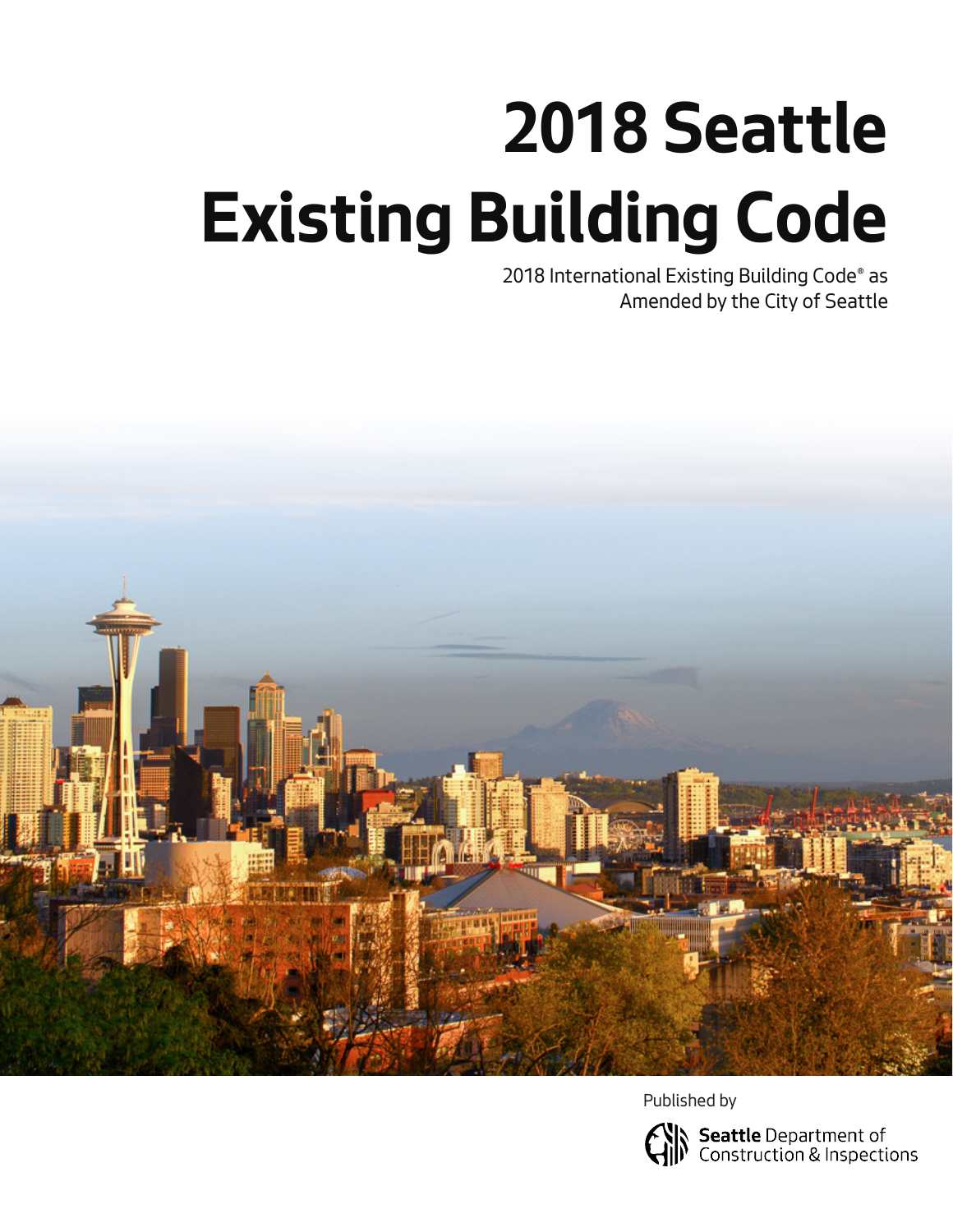2018 Seattle Existing Building Code 2018 Seattle Existing Building Code

First Printing: March 2021 First Printing: March 2021

COPYRIGHT © 2017 COPYRIGHT 2017 by by INTERNATIONAL CODE COUNCIL, INC. INTERNATIONAL CODE COUNCIL, INC.

ALL RIGHTS RESERVED. This 2018 Seattle Existing Building Code contains substantial copyrighted material of the International Code Council, Inc., and/or its affiliates. Without advance written permission from the copyright owner, no part of this book may be reproduced, distributed or transmitted in any form or by any means, including, without limitation, electronic, optical or mechanical means (by way of example, and not limitation, photocopying or recording by or in an information storage retrieval system). For information on use rights and permissions, please contact: Publications, 4051 Flossmoor Road, Country Club Hills, IL 60478. Phone 1-888-ICC-SAFE (422-7233). Club Hills, IL 60478. Phone 1-888-ICC-SAFE (422-7233).

Trademarks: "International Code Council," the "International Code Council" logo, "ICC," the "ICC" logo, "International Existing Building Code," "IEBC" and other names and trademarks appearing in this book are trademarks of the International Code Council, Inc., and/or its licensors (as applicable), and may not be used without permission. Council, Inc., and/or its licensors (as applicable), and may not be used without permission.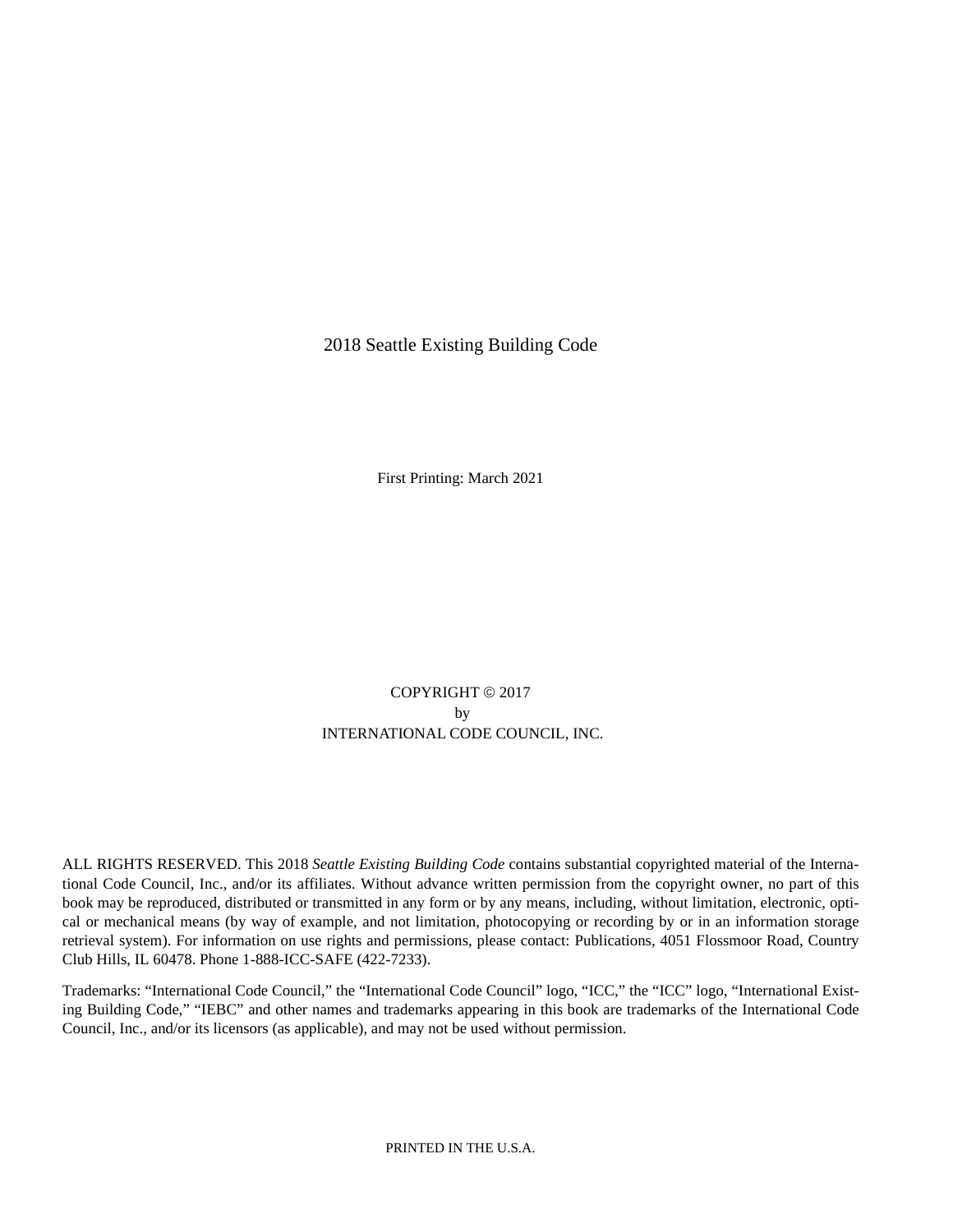## PREFACE **PREFACE**

## Introduction **Introduction**

The International Existing Building Code® (IEBC®) establishes minimum requirements for existing The *International Existing Building Code* (IEBC ) establishes minimum requirements for existing buildings using prescriptive and performance-related provisions. It is founded on broad-based prin-buildings using prescriptive and performance-related provisions. It is founded on broad-based principles intended to encourage the use and reuse of existing buildings while requiring reasonable ciples intended to encourage the use and reuse of existing buildings while requiring reasonable upgrades and improvements. This 2018 edition is fully compatible with all of the International upgrades and improvements. This 2018 edition is fully compatible with all of the *International* Codes® (I-Codes®) published by the International Code Council® (ICC®), including the International *Codes* (I-Codes ) published by the International Code Council (ICC ), including the *International* Building Code®, International Energy Conservation Code®, International Fire Code®, International Fuel Gas Code®, International Green Construction Code®, International Mechanical Code®, International Plumbing Code®, International Private Sewage Disposal Code®, International Property Maintenance Code<sup>®</sup>, International Residential Code<sup>®</sup>, International Swimming Pool and Spa Code<sup>®</sup>, International Wildland-Urban Interface Code®, International Zoning Code<sup>®</sup> and International Code Council Performance Code®. *Council Performance Code* . *Building Code , International Energy Conservation Code , International Fire Code , International Fuel Gas Code , International Green Construction Code* , *International Mechanical Code , International Plumbing Code , International Private Sewage Disposal Code , International Property Mainte*nance Code®, International Residential Code®, International Swimming Pool and Spa Code®, *International Wildland-Urban Interface Code* , *International Zoning Code* and *International Code*

The I-Codes, including this International Existing Building Code, are used in a variety of ways in The I-Codes, including this *International Existing Building Code*, are used in a variety of ways in both the public and private sectors. Most industry professionals are familiar with the I-Codes as the both the public and private sectors. Most industry professionals are familiar with the I-Codes as the basis of laws and regulations in communities across the U.S. and in other countries. However, the basis of laws and regulations in communities across the U.S. and in other countries. However, the impact of the codes extends well beyond the regulatory arena, as they are used in a variety of non-impact of the codes extends well beyond the regulatory arena, as they are used in a variety of nonregulatory settings, including: regulatory settings, including:

- Voluntary compliance programs such as those promoting sustainability, energy efficiency Voluntary compliance programs such as those promoting sustainability, energy efficiency and disaster resistance. and disaster resistance.
- The insurance industry, to estimate and manage risk, and as a tool in underwriting and rate The insurance industry, to estimate and manage risk, and as a tool in underwriting and rate decisions. decisions.
- Certification and credentialing of individuals involved in the fields of building design, con-• Certification and credentialing of individuals involved in the fields of building design, construction and safety. struction and safety.
- Certification of building and construction-related products. Certification of building and construction-related products.
- U.S. federal agencies, to guide construction in an array of government-owned properties. U.S. federal agencies, to guide construction in an array of government-owned properties.
- Facilities management. Facilities management.
- "Best practices" benchmarks for designers and builders, including those who are engaged in "Best practices" benchmarks for designers and builders, including those who are engaged in projects in jurisdictions that do not have a formal regulatory system or a governmental projects in jurisdictions that do not have a formal regulatory system or a governmental enforcement mechanism. enforcement mechanism.
- College, university and professional school textbooks and curricula. College, university and professional school textbooks and curricula.
- Reference works related to building design and construction. Reference works related to building design and construction.

In addition to the codes themselves, the code development process brings together building pro-In addition to the codes themselves, the code development process brings together building professionals on a regular basis. It provides an international forum for discussion and deliberation fessionals on a regular basis. It provides an international forum for discussion and deliberation about building design, construction methods, safety, performance requirements, technological about building design, construction methods, safety, performance requirements, technological advances and innovative products. advances and innovative products.

### Development **Development**

This 2018 edition presents the code as originally issued, with changes reflected in the 2006 through This 2018 edition presents the code as originally issued, with changes reflected in the 2006 through 2015 editions and further changes approved by the ICC Code Development Process through 2017. A 2015 editions and further changes approved by the ICC Code Development Process through 2017. A new edition such as this is promulgated every 3 years. new edition such as this is promulgated every 3 years.

This code is founded on principles intended to encourage the use and reuse of existing buildings This code is founded on principles intended to encourage the use and reuse of existing buildings that adequately protect public health, safety and welfare; provisions that do not unnecessarily that adequately protect public health, safety and welfare; provisions that do not unnecessarily increase construction costs; provisions that do not restrict the use of new materials, products or increase construction costs; provisions that do not restrict the use of new materials, products or methods of construction; and provisions that do not give preferential treatment to particular types methods of construction; and provisions that do not give preferential treatment to particular types or classes of materials, products or methods of construction. or classes of materials, products or methods of construction.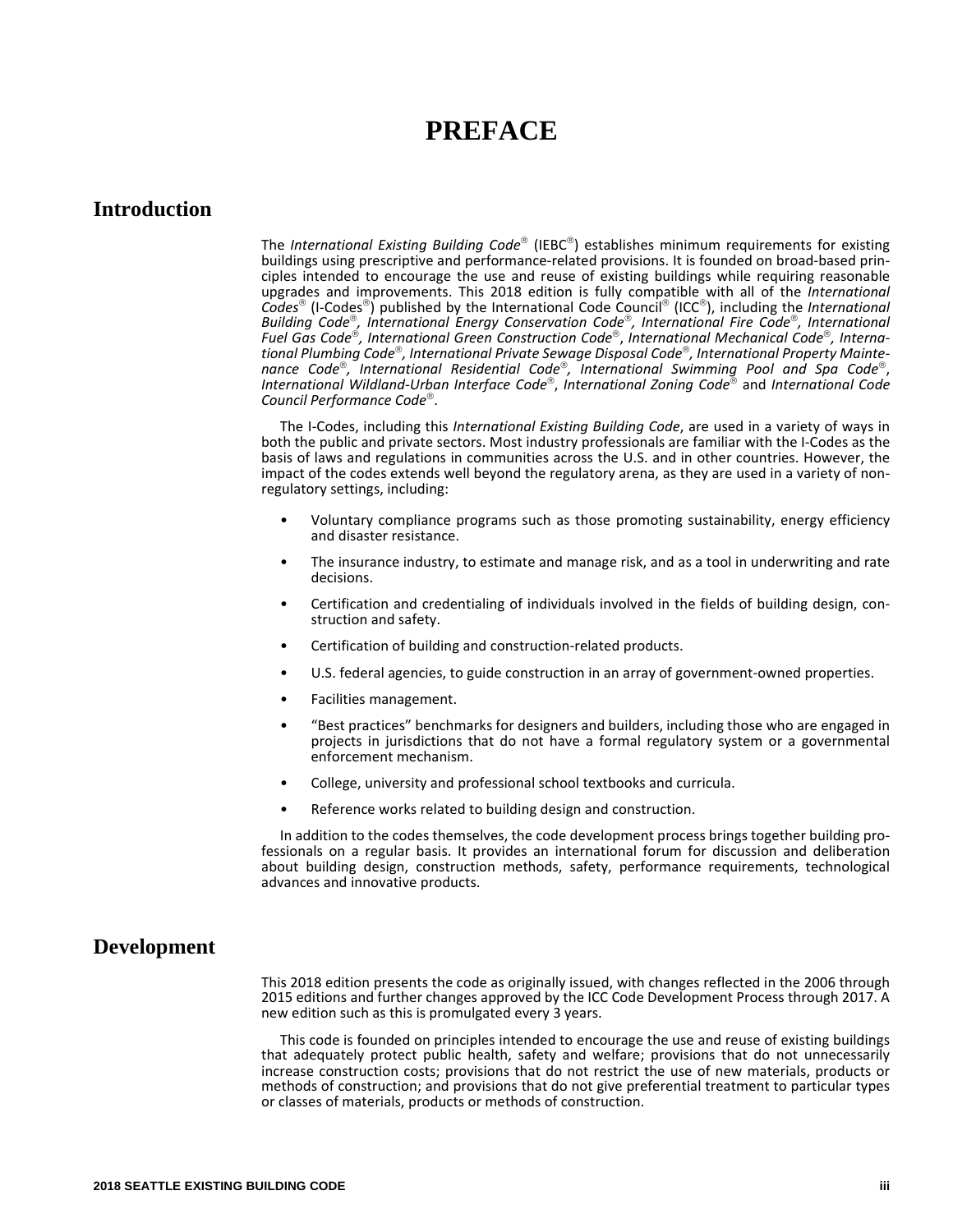## Maintenance **Maintenance**

The International Existing Building Code is kept up to date through the review of proposed changes The *International Existing Building Code* is kept up to date through the review of proposed changes submitted by code enforcement officials, industry representatives, design professionals and other submitted by code enforcement officials, industry representatives, design professionals and other interested parties. Proposed changes are carefully considered through an open code development interested parties. Proposed changes are carefully considered through an open code development process in which all interested and affected parties may participate. process in which all interested and affected parties may participate.

The ICC Code Development Process reflects principles of openness, transparency, balance, due The ICC Code Development Process reflects principles of openness, transparency, balance, due process and consensus, the principles embodied in OMB Circular A-119, which governs the federal process and consensus, the principles embodied in OMB Circular A-119, which governs the federal government's use of private-sector standards. The ICC process is open to anyone; there is no cost to government's use of private-sector standards. The ICC process is open to anyone; there is no cost to participate, and people can participate without travel cost through the ICC's cloud-based app, cdp-participate, and people can participate without travel cost through the ICC's cloud-based app, cdp-Access®. A broad cross section of interests are represented in the ICC Code Development Process. Access . A broad cross section of interests are represented in the ICC Code Development Process. The codes, which are updated regularly, include safeguards that allow for emergency action when The codes, which are updated regularly, include safeguards that allow for emergency action when required for health and safety reasons. required for health and safety reasons.

In order to ensure that organizations with a direct and material interest in the codes have a voice In order to ensure that organizations with a direct and material interest in the codes have a voice in the process, the ICC has developed partnerships with key industry segments that support the in the process, the ICC has developed partnerships with key industry segments that support the ICC's important public safety mission. Some code development committee members were nomi-ICC's important public safety mission. Some code development committee members were nominated by the following industry partners and approved by the ICC Board: nated by the following industry partners and approved by the ICC Board:

- American Institute of Architects (AIA) American Institute of Architects (AIA)
- National Association of Home Builders (NAHB) National Association of Home Builders (NAHB)

The Code Development Committees evaluate and make recommendations regarding proposed The Code Development Committees evaluate and make recommendations regarding proposed changes to the codes. Their recommendations are then subject to public comment and council-wide changes to the codes. Their recommendations are then subject to public comment and council-wide votes. The ICC's governmental members—public safety officials who have no financial or business votes. The ICC's governmental members—public safety officials who have no financial or business interest in the outcome—cast the final votes on proposed changes. interest in the outcome—cast the final votes on proposed changes.

The contents of this work are subject to change through the code development cycles and by any The contents of this work are subject to change through the code development cycles and by any governmental entity that enacts the code into law. For more information regarding the code devel-governmental entity that enacts the code into law. For more information regarding the code development process, contact the Codes and Standards Development Department of the International opment process, contact the Codes and Standards Development Department of the International Code Council. Code Council.

While the I-Code development procedure is thorough and comprehensive, the ICC, its members and those participating in the development of the codes disclaim any liability resulting from the and those participating in the development of the codes disclaim any liability resulting from the publication or use of the I-Codes, or from compliance or noncompliance with their provisions. The publication or use of the I-Codes, or from compliance or noncompliance with their provisions. The ICC does not have the power or authority to police or enforce compliance with the contents of this ICC does not have the power or authority to police or enforce compliance with the contents of this code. code.

## Code Development Committee Responsibilities **Code Development Committee Responsibilities** (Letter Designations in Front of Section Numbers) **(Letter Designations in Front of Section Numbers)**

In each code development cycle, proposed changes to this code are considered at the Committee In each code development cycle, proposed changes to this code are considered at the Committee Action Hearings by the International Existing Building Code Development Committee. Proposed Action Hearings by the International Existing Building Code Development Committee. Proposed changes to a code section having a number beginning with a letter in brackets are considered by a changes to a code section having a number beginning with a letter in brackets are considered by a different code development committee. For example, proposed changes to code sections that are different code development committee. For example, proposed changes to code sections that are preceded by the designation [F] (e.g., [F] 1404.2) are considered by the International Fire Code preceded by the designation [F] (e.g., [F] 1404.2) are considered by the International Fire Code Development Committee at the Committee Action Hearings. Development Committee at the Committee Action Hearings.

The content of sections in this code that begin with a letter designation is maintained by another The content of sections in this code that begin with a letter designation is maintained by another code development committee in accordance with the following: code development committee in accordance with the following:

- [A] = Administrative Code Development Committee; [A] = Administrative Code Development Committee;
- [BE] = IBC—Means of Egress Code Development Committee; [BE] = IBC—Means of Egress Code Development Committee;
- [BG] = IBC—General Code Development Committee; [BG] = IBC—General Code Development Committee;
- [BS] = IBC—Structural Code Development Committee; [BS] = IBC—Structural Code Development Committee;
- [E] = International Commercial Energy Conservation Code Development Committee or<br>International Residential Energy Conservation Code Development Committee; International Residential Energy Conservation Code Development Committee;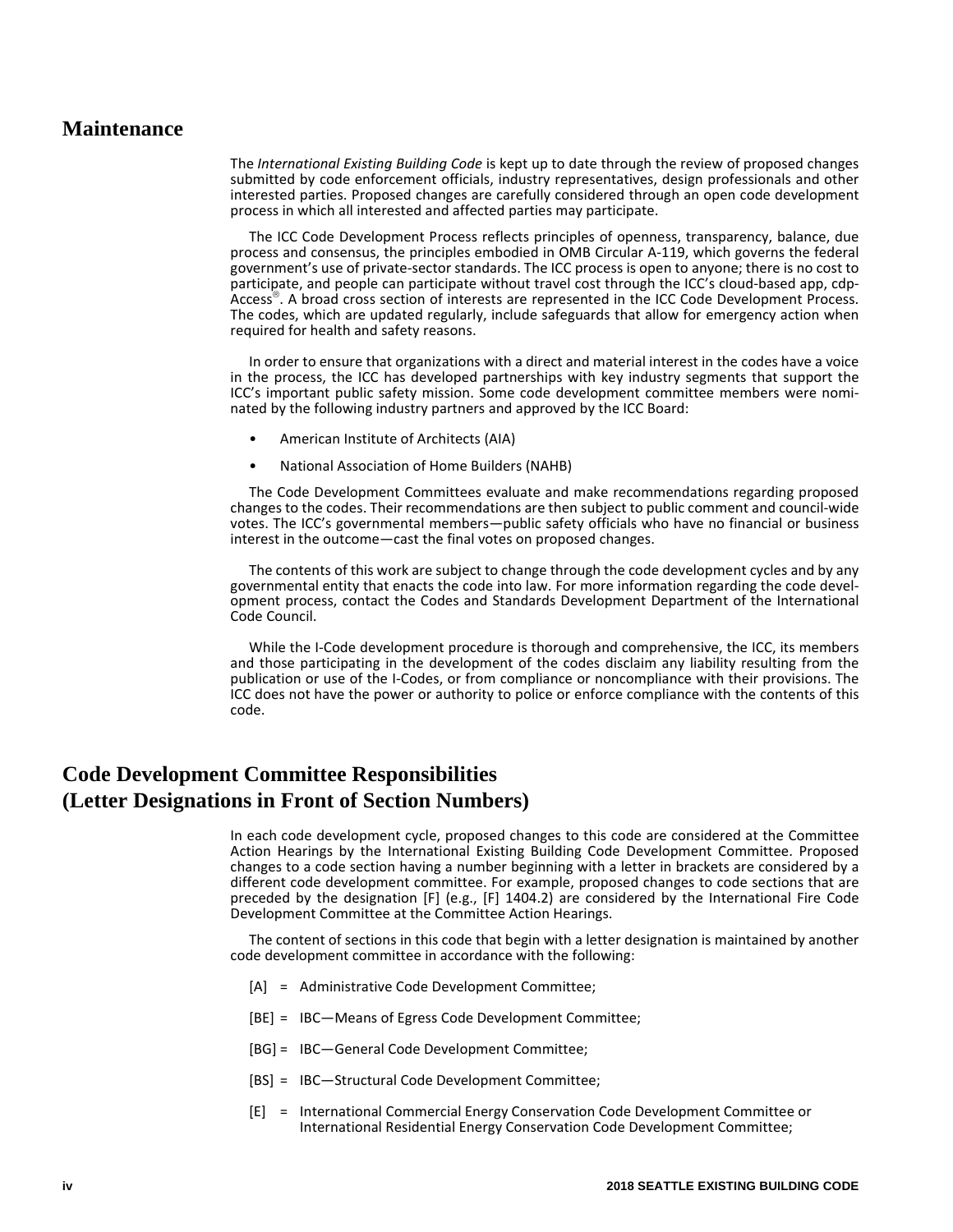- [F] = International Fire Code Development Committee; [F] = International Fire Code Development Committee;
- [FG] = International Fuel Gas Code Development Committee; [FG] = International Fuel Gas Code Development Committee;
- [M] = International Mechanical Code Development Committee; and [M] = International Mechanical Code Development Committee; and
- [P] = International Plumbing Code Development Committee. [P] = International Plumbing Code Development Committee.

For the development of the 2021 edition of the I-Codes, there will be two groups of code development committees and they will meet in separate years. opment committees and they will meet in separate years.

| <b>Group A Codes</b><br>(Heard in 2018, Code Change Proposals                                                                                                                                   | <b>Group B Codes</b><br>(Heard in 2019, Code Change Proposals                                                                                                                   |
|-------------------------------------------------------------------------------------------------------------------------------------------------------------------------------------------------|---------------------------------------------------------------------------------------------------------------------------------------------------------------------------------|
| Deadline: January 8, 2018)                                                                                                                                                                      | Deadline: January 7, 2019)                                                                                                                                                      |
| <b>International Building Code</b><br>- Egress (Chapters 10, 11, Appendix E)<br>- Fire Safety (Chapters 7, 8, 9, 14, 26)<br>- General (Chapters 2–6, 12, 27–33,<br>Appendices A, B, C, D, K, N) | Administrative Provisions (Chapter 1 of all<br>codes except IECC, IRC and IgCC, administra-<br>tive updates to currently referenced stan-<br>dards, and designated definitions) |
| <b>International Fire Code</b>                                                                                                                                                                  | <b>International Building Code</b><br>- Structural (Chapters 15-25, Appendices F,<br>G, H, I, J, L, M                                                                           |
| <b>International Fuel Gas Code</b>                                                                                                                                                              | <b>International Existing Building Code</b>                                                                                                                                     |
| <b>International Mechanical Code</b>                                                                                                                                                            | <b>International Energy Conservation Code-</b><br>Commercial                                                                                                                    |
| <b>International Plumbing Code</b>                                                                                                                                                              | <b>International Energy Conservation Code-</b><br><b>Residential</b><br>- IECC-Residential<br>- IRC-Energy (Chapter 11)                                                         |
| <b>International Property Maintenance Code</b>                                                                                                                                                  | <b>International Green Construction Code</b><br>(Chapter 1)                                                                                                                     |
| <b>International Private Sewage Disposal Code</b>                                                                                                                                               | <b>International Residential Code</b><br>- IRC-Building (Chapters 1-10,<br>Appendices E, F, H, J, K, L, M, O, Q, R, S, T)                                                       |
| <b>International Residential Code</b><br>- IRC-Mechanical (Chapters 12-23)<br>- IRC-Plumbing (Chapters 25-33,<br>Appendices G, I, N, P)                                                         |                                                                                                                                                                                 |
| <b>International Swimming Pool and Spa Code</b>                                                                                                                                                 |                                                                                                                                                                                 |
| International Wildland-Urban Interface Code                                                                                                                                                     |                                                                                                                                                                                 |
| <b>International Zoning Code</b>                                                                                                                                                                |                                                                                                                                                                                 |
| Note: Proposed changes to the ICC Performance Code™ will be heard by the code development committee noted in brack-<br>ets [] in the text of the ICC Performance Code™.                         |                                                                                                                                                                                 |

Code change proposals submitted for code sections that have a letter designation in front of Code change proposals submitted for code sections that have a letter designation in front of them will be heard by the respective committee responsible for such code sections. Because differ-them will be heard by the respective committee responsible for such code sections. Because different committees hold Committee Action Hearings in different years, it is possible that some propos-ent committees hold Committee Action Hearings in different years, it is possible that some proposals for this code will be heard by a committee in a different year than the year in which the primary als for this code will be heard by a committee in a different year than the year in which the primary committee for this code meets. In the case of the IEBC, the primary committees that maintain this committee for this code meets. In the case of the IEBC, the primary committees that maintain this code will meet in 2019. code will meet in 2019.

For instance, Section 503.3 is designated as the responsibility of the IBC—Structural Code Devel-For instance, Section 503.3 is designated as the responsibility of the IBC—Structural Code Development Committee, along with all structural-related provisions of the IEBC. This committee will opment Committee, along with all structural-related provisions of the IEBC. This committee will conduct its code development hearings in 2019 to consider all code change proposals to the Inter-conduct its code development hearings in 2019 to consider all code change proposals to the *Inter*national Building Code and any portions of other codes that it is responsible for, including Section *national Building Code* and any portions of other codes that it is responsible for, including Section 503.3 of the IEBC and other structural provisions of the IEBC (designated with [BS] in front of those 503.3 of the IEBC and other structural provisions of the IEBC (designated with [BS] in front of those sections). Therefore, any proposals received for Section 503.3 will be considered in 2019 by the sections). Therefore, any proposals received for Section 503.3 will be considered in 2019 by the IBC—Structural Code Development Committee. IBC—Structural Code Development Committee.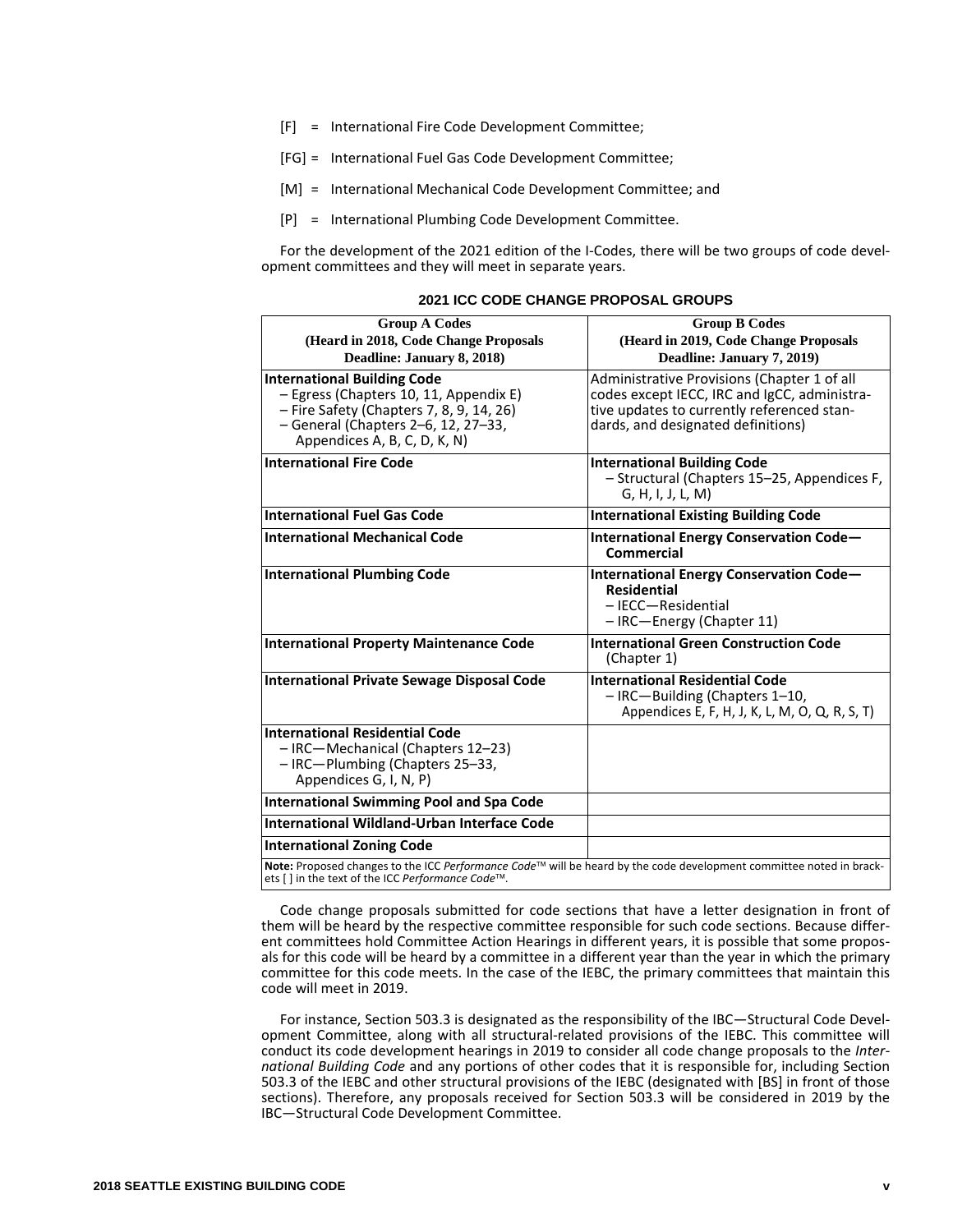As another example, every section of Chapter 1 of this code is designated as the responsibility of As another example, every section of Chapter 1 of this code is designated as the responsibility of the Administrative Code Development Committee, which is part of the Group B portion of the hear-the Administrative Code Development Committee, which is part of the Group B portion of the hearings. This committee will hold its Committee Action Hearings in 2019 to consider code change pro-ings. This committee will hold its Committee Action Hearings in 2019 to consider code change proposals for Chapter 1 of all I-Codes except the International Energy Conservation Code, International posals for Chapter 1 of all I-Codes except the *International Energy Conservation Code, International* Residential Code and International Green Construction Code. Therefore, any proposals received for *Residential Code* and *International Green Construction Code*. Therefore, any proposals received for Chapter 1 of this code will be assigned to the Administrative Code Development Committee for con-Chapter 1 of this code will be assigned to the Administrative Code Development Committee for consideration in 2019. sideration in 2019.

It is very important that anyone submitting code change proposals understand which code devel-It is very important that anyone submitting code change proposals understand which code development committee is responsible for the section of the code that is the subject of the code change opment committee is responsible for the section of the code that is the subject of the code change proposal. For further information on the Code Development Committee responsibilities, please visit proposal. For further information on the Code Development Committee responsibilities, please visit the ICC website at www.iccsafe.org/scoping. the ICC website at www.iccsafe.org/scoping.

## Marginal Markings **Marginal Markings**

Solid vertical lines in the margins within the body of the code indicate a technical change from the Solid vertical lines in the margins within the body of the code indicate a technical change from the requirements of the 2015 edition of the International Existing Building Code or Seattle Existing requirements of the 2015 edition of the *International Existing Building Code* or *Seattle Existing* Building Code. Deletion indicators in the form of an arrow () are provided in the margin where an entire section, paragraph, exception or table has been deleted or an item in a list of items or a table entire section, paragraph, exception or table has been deleted or an item in a list of items or a table has been deleted. has been deleted.

The use of a bracketed [S] in the margins of the code indicates a technical change made by The The use of a bracketed [S] in the margins of the code indicates a technical change made by The City of Seattle to the International Existing Building Code (IEBC). A bracketed [W] in the margins of City of Seattle to the International Existing Building Code (IEBC). A bracketed [W] in the margins of the code indicates a technical change to the IEBC by the state of Washington. The combination of a the code indicates a technical change to the IEBC by the state of Washington. The combination of a bracketed [W][S] means that both the state of Washington and The City of Seattle have made tech-bracketed [W][S] means that both the state of Washington and The City of Seattle have made technical changes at this location in the IEBC. When a change is new to the 2018 edition of the Seattle nical changes at this location in the IEBC. When a change is new to the 2018 edition of the Seattle Existing Building Code then the bracketed [S], [W], or [W][S] will be accompanied by a solid vertical Existing Building Code then the bracketed [S], [W], or [W][S] will be accompanied by a solid vertical line in the margin. line in the margin.

A single asterisk [\*] placed in the margin indicates that text or a table has been relocated within A single asterisk [\*] placed in the margin indicates that text or a table has been relocated within the code. A double asterisk [\*\*] placed in the margin indicates that the text or table immediately following it has been relocated there from elsewhere in the code. The following table indicates such relocations in the 2018 edition of the Seattle Existing Building Code: relocations in the 2018 edition of the *Seattle Existing Building Code:* the code. A double asterisk [\*\*] placed in the margin indicates that the text or table immediately following it has been relocated there from elsewhere in the code. The following table indicates such

| <b>2018 IEBC LOCATION</b> | <b>2015 IEBC LOCATION</b> |
|---------------------------|---------------------------|
| 302.2                     | 401.3                     |
| 305                       | 410                       |
| 904.1.4                   | 804.2.4                   |
| 1201.5                    | 1202.2                    |
| 1206.1                    | 1202.3                    |

#### ICC CODE SECTION RELOCATIONS **ICC CODE SECTION RELOCATIONS**

The following table indicates relocations resulting from Seattle amendments made to the 2018 The following table indicates relocations resulting from Seattle amendments made to the 2018 edition of the International Existing Building Code. edition of the International Existing Building Code.

| <b>2018 SEBC LOCATION</b>                                                     | <b>2018 IEBC LOCATION</b>                                                                                                     |
|-------------------------------------------------------------------------------|-------------------------------------------------------------------------------------------------------------------------------|
| 303.1.3.1 New structural elements                                             | 303.1 Live loads                                                                                                              |
| 303.1.3 Existing structural elements carrying<br>gravity load                 | 503.3 Existing structural elements carrying<br>gravity load,<br>806.2 Existing structural elements carrying<br>gravity loads  |
| 303.1.4 Existing structural elements carrying<br>lateral load                 | 503.4 Existing structural elements carrying<br>lateral load,<br>806.3 Existing structural elements resisting<br>lateral loads |
| 303.1.5 Wall anchorage for unreinforced<br>masonry walls in major alterations | 503.8 Anchorage for unreinforced masonry walls<br>in major alterations,<br>906.5 Anchorage for unreinforced masonry walls     |

#### SEATTLE CODE SECTION RELOCATIONS **SEATTLE CODE SECTION RELOCATIONS**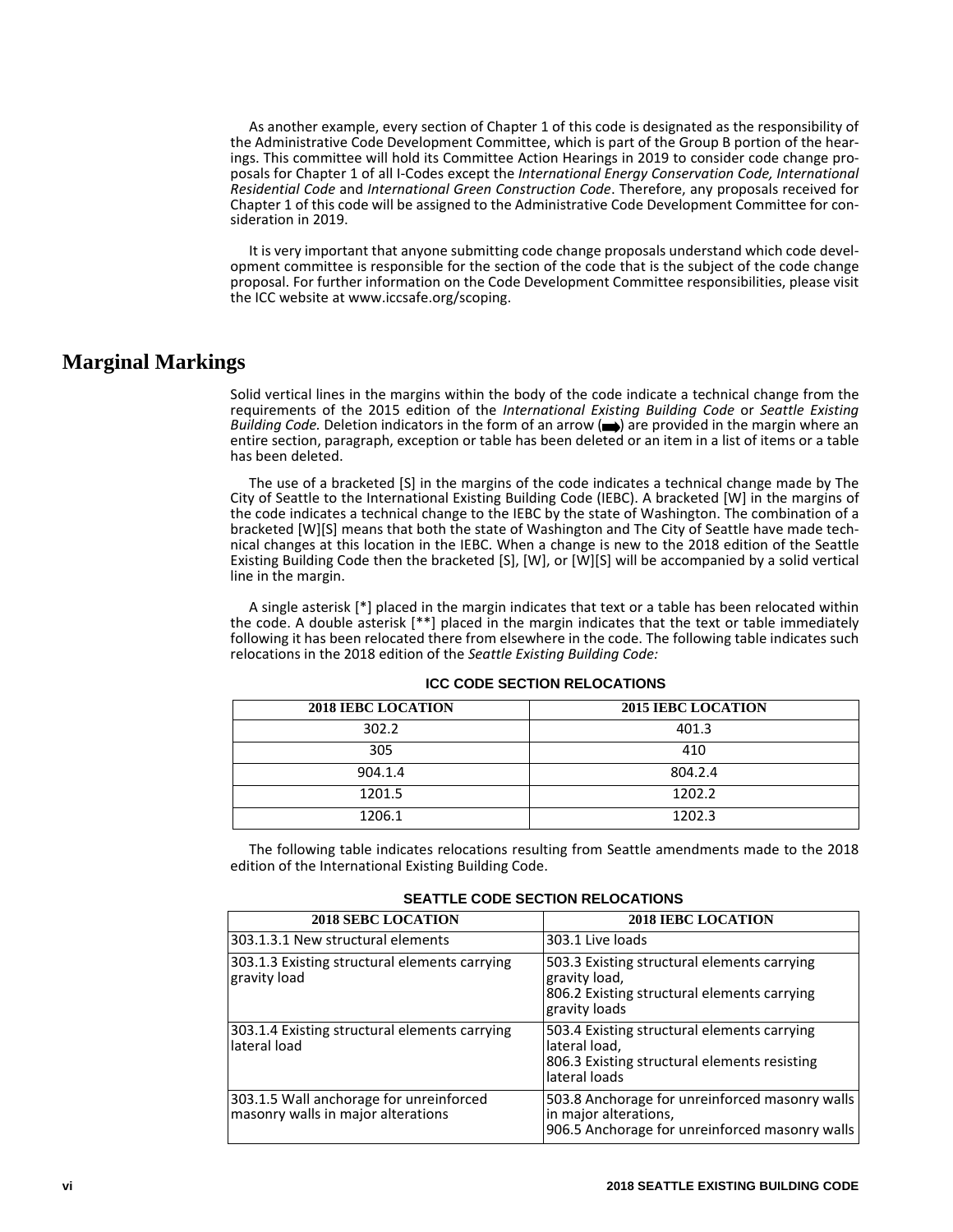| <b>2018 SEBC LOCATION</b>                                                    | <b>2018 JEBC LOCATION</b>                                                                                                        |
|------------------------------------------------------------------------------|----------------------------------------------------------------------------------------------------------------------------------|
| 303.1.6 Anchorage of unreinforced masonry<br>partitions in major alterations | 503.10 Anchorage of unreinforced masonry<br>partitions in major alterations                                                      |
| 303.1.7 Voluntary seismic improvements                                       | 503.13 Voluntary lateral force-resisting system<br>alterations.<br>806.4 Voluntary lateral force-resisting system<br>alterations |
| 303.3.1 Existing structural elements carrying<br>gravity load                | 502.4 Existing structural elements carrying<br>gravity load,<br>1103.1 Additional gravity loads                                  |
| 303.3.1.1 Design live load                                                   | 303.1 Live loads                                                                                                                 |
| 303.3.2 Existing structural elements carrying<br>lateral load                | 502.5 Existing structural elements carrying<br>lateral load,<br>1103.2 Lateral force-resisting system                            |
| 308 Reroofing                                                                | 705 Reroofing                                                                                                                    |
| 310.1 Flood hazard areas                                                     | 502.3 Flood hazard areas,<br>701.3 Flood hazard areas                                                                            |
| 502.3 Smoke alarms in existing portions of a<br>building                     | 502.6 Smoke alarms in existing portions of a<br>building                                                                         |
| 502.4 Carbon monoxide alarms in existing<br>portions of a building           | 502.7 Carbon monoxide alarms in existing<br>portions of a building                                                               |

#### SEATTLE CODE SECTION RELOCATIONS **SEATTLE CODE SECTION RELOCATIONS**

## Chapter Reorganization **Chapter Reorganization**

The 2018 edition of the IEBC had several chapters moved based on the need for more effective and The 2018 edition of the IEBC had several chapters moved based on the need for more effective and consistent application of the provisions. The following table shows the chapter numbering changes: consistent application of the provisions. The following table shows the chapter numbering changes:

| Chapter, 2018 | Chapter, 2015 | <b>Title</b>                  |
|---------------|---------------|-------------------------------|
|               |               | Repairs                       |
|               |               | <b>Prescriptive Method</b>    |
|               |               | <b>Classification of Work</b> |
| 13            |               | Performance Method            |
| 14            |               | Relocated or Moved Buildings  |

## Coordination of the International Codes **Coordination of the International Codes**

The coordination of technical provisions is one of the strengths of the ICC family of model codes. The coordination of technical provisions is one of the strengths of the ICC family of model codes. The codes can be used as a complete set of complementary documents, which will provide users The codes can be used as a complete set of complementary documents, which will provide users with full integration and coordination of technical provisions. Individual codes can also be used in with full integration and coordination of technical provisions. Individual codes can also be used in subsets or as stand-alone documents. To make sure that each individual code is as complete as pos-subsets or as stand-alone documents. To make sure that each individual code is as complete as possible, some technical provisions that are relevant to more than one subject area are duplicated in sible, some technical provisions that are relevant to more than one subject area are duplicated in some of the model codes. This allows users maximum flexibility in their application of the I-Codes. some of the model codes. This allows users maximum flexibility in their application of the I-Codes.

## Italicized Terms **Italicized Terms**

Selected words and terms defined in Chapter 2, Definitions, are italicized where they appear in code Selected words and terms defined in Chapter 2, Definitions, are italicized where they appear in code text and the Chapter 2 definition applies. Where such words and terms are not italicized, common-text and the Chapter 2 definition applies. Where such words and terms are not italicized, commonuse definitions apply. Defined terms added or amended by The City of Seattle may also appear in use definitions apply. Defined terms added or amended by The City of Seattle may also appear in italics. When defined terms are not italicized, consider the context to judge applicability of the defi-italics. When defined terms are not italicized, consider the context to judge applicability of the definition in Chapter 2. The words and terms selected have code-specific definitions that the user nition in Chapter 2. The words and terms selected have code-specific definitions that the user should read carefully to facilitate better understanding of the code. should read carefully to facilitate better understanding of the code.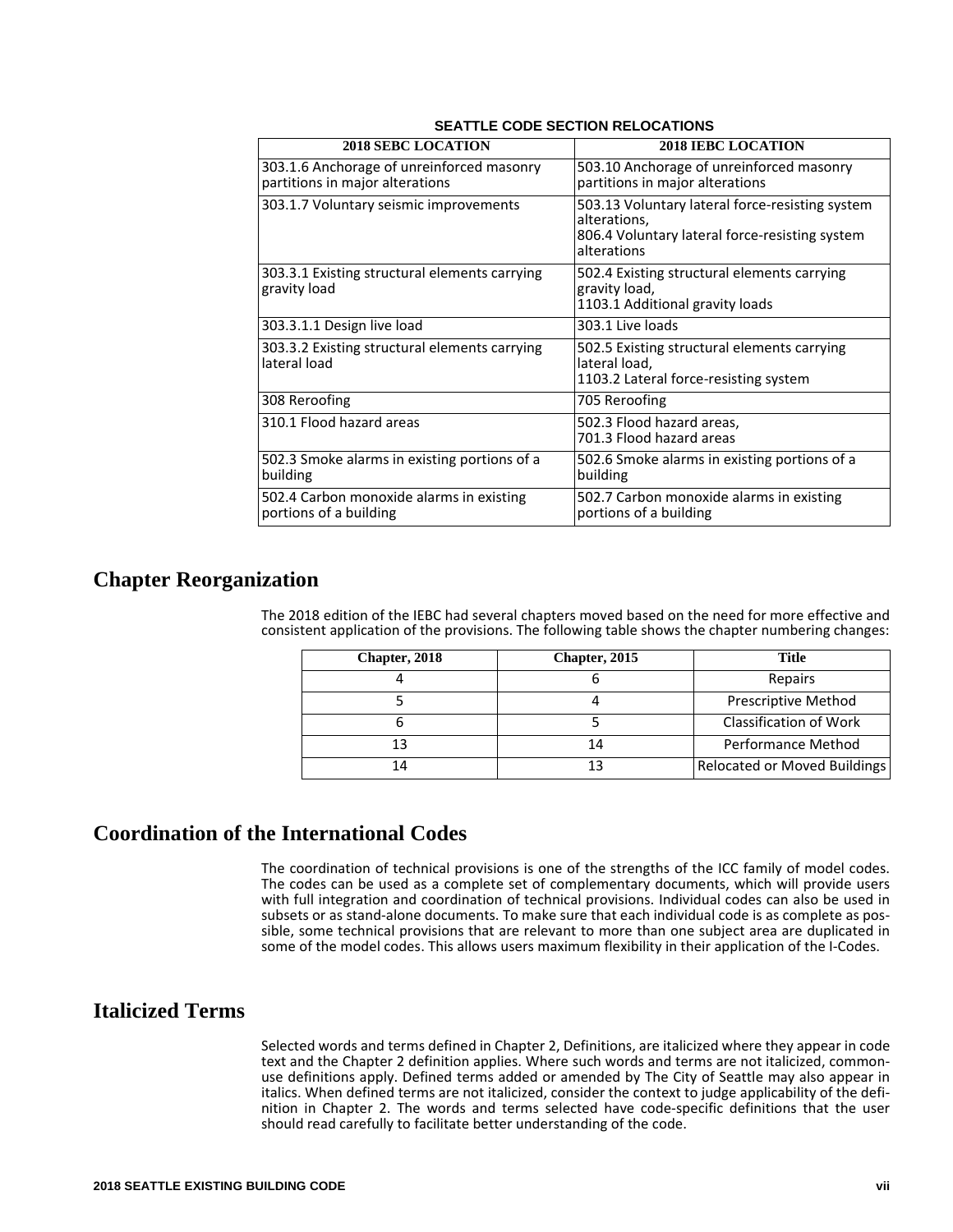## Acknowledgment **Acknowledgment**

The Seattle Department of Construction and Inspections (SDCI) thanks the members of the Con-The Seattle Department of Construction and Inspections (SDCI) thanks the members of the Construction Codes Advisory Board and its committees for the dedication, knowledge, and experience struction Codes Advisory Board and its committees for the dedication, knowledge, and experience they generously devoted to reviewing the 2018 Seattle codes. These volunteers donated an extraor-they generously devoted to reviewing the 2018 Seattle codes. These volunteers donated an extraordinary number of hours to this important task. SDCI and the City's elected officials rely on this com-dinary number of hours to this important task. SDCI and the City's elected officials rely on this commitment of time by its citizens for advice on technical matters. The City is deeply grateful for the mitment of time by its citizens for advice on technical matters. The City is deeply grateful for the practical perspective they provide. The City is fortunate to have the contributions of these generous practical perspective they provide. The City is fortunate to have the contributions of these generous people. people.

## Electronic Mailing List **Electronic Mailing List**

If you would like to receive occasional email messages notifying you of future amendments and If you would like to receive occasional email messages notifying you of future amendments and errata to the Seattle Existing Building Code and other codes, sign up for the technical codes mailing errata to the Seattle Existing Building Code and other codes, sign up for the technical codes mailing list at http://www.seattle.gov/sdci/about-us/who-we-are/construction-codes-advisory-board. list at http://www.seattle.gov/sdci/about-us/who-we-are/construction-codes-advisory-board.

## Adoption **Adoption**

The International Code Council maintains a copyright in all of its codes and standards. Maintaining The International Code Council maintains a copyright in all of its codes and standards. Maintaining copyright allows the ICC to fund its mission through sales of books, in both print and electronic for-copyright allows the ICC to fund its mission through sales of books, in both print and electronic formats. The ICC welcomes adoption of its codes by jurisdictions that recognize and acknowledge the mats. The ICC welcomes adoption of its codes by jurisdictions that recognize and acknowledge the ICC's copyright in the code, and further acknowledge the substantial shared value of the public/pri-ICC's copyright in the code, and further acknowledge the substantial shared value of the public/private partnership for code development between jurisdictions and the ICC. vate partnership for code development between jurisdictions and the ICC.

The ICC also recognizes the need for jurisdictions to make laws available to the public. All The ICC also recognizes the need for jurisdictions to make laws available to the public. All I-Codes and I-Standards, along with the laws of many jurisdictions, are available for free in a I-Codes and I-Standards, along with the laws of many jurisdictions, are available for free in a nondownloadable form on the ICC's website. Jurisdictions should contact the ICC at adop-nondownloadable form on the ICC's website. Jurisdictions should contact the ICC at adoptions@iccsafe.org to learn how to adopt and distribute laws based on the International Exist-tions@iccsafe.org to learn how to adopt and distribute laws based on the *International Exist*ing Building Code in a manner that provides necessary access, while maintaining the ICC's *ing Building Code* in a manner that provides necessary access, while maintaining the ICC's copyright. copyright.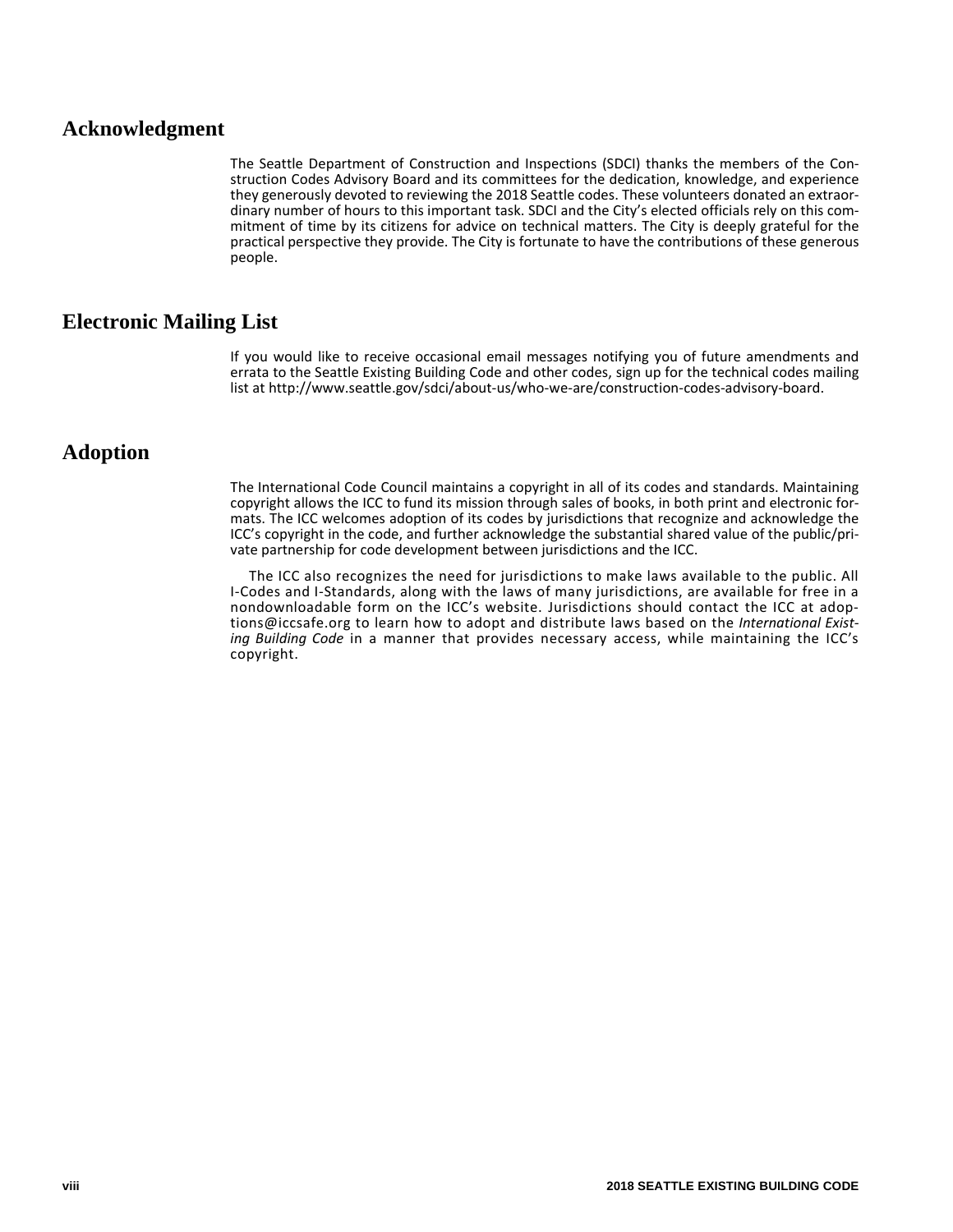# EFFECTIVE USE OF THE INTERNATIONAL **EFFECTIVE USE OF THE INTERNATIONAL** EXISTING BUILDING CODE **EXISTING BUILDING CODE**

The International Existing Building Code is a model code in the International Code family of codes The *International Existing Building Code* is a model code in the *International Code* family of codes intended to provide requirements for repair and alternative approaches for alterations and addi-intended to provide requirements for repair and alternative approaches for alterations and additions to existing buildings. A large number of existing buildings and structures do not comply with tions to existing buildings. A large number of existing buildings and structures do not comply with the current building code requirements for new construction. Although many of these buildings are the current building code requirements for new construction. Although many of these buildings are potentially salvageable, rehabilitation is often cost-prohibitive because compliance with all the potentially salvageable, rehabilitation is often cost-prohibitive because compliance with all the requirements for new construction could require extensive changes that go well beyond the value requirements for new construction could require extensive changes that go well beyond the value of the building or the original scope of the alteration. At the same time, it is necessary to regulate of the building or the original scope of the alteration. At the same time, it is necessary to regulate construction in existing buildings that undergo additions, alterations, extensive repairs or change of construction in existing buildings that undergo additions, alterations, extensive repairs or change of occupancy. Such activity represents an opportunity to ensure that new construction complies with occupancy. Such activity represents an opportunity to ensure that new construction complies with the current building codes and that existing conditions are maintained, at a minimum, to their cur-the current building codes and that existing conditions are maintained, at a minimum, to their current level of compliance or are improved as required to meet basic safety levels. To accomplish this rent level of compliance or are improved as required to meet basic safety levels. To accomplish this objective, and to make the alteration process easier, this code allows for options for controlled objective, and to make the alteration process easier, this code allows for options for controlled departure from full compliance with the International Codes dealing with new construction, while departure from full compliance with the *International Codes* dealing with new construction, while maintaining basic levels for fire prevention, structural and life safety features of the rehabilitated maintaining basic levels for fire prevention, structural and life safety features of the rehabilitated building. building.

This code provides three main options for a designer in dealing with alterations of existing build-This code provides three main options for a designer in dealing with alterations of existing buildings. These are laid out in Section 301 of this code: ings. These are laid out in Section 301 of this code:

OPTION 1: Work for alteration, change of occupancy or addition of all existing buildings shall be **OPTION 1:** Work for alteration, change of occupancy or addition of all existing buildings shall be done in accordance with the Prescriptive Compliance Method given in Chapter 4. It should be noted done in accordance with the Prescriptive Compliance Method given in Chapter 4. It should be noted that this method originates from the former Chapter 34 of the International Building Code (2012 that this method originates from the former Chapter 34 of the *International Building Code* (2012 and earlier editions). and earlier editions).

OPTION 2: Work for alteration, change of occupancy or addition of all existing buildings shall be **OPTION 2:** Work for alteration, change of occupancy or addition of all existing buildings shall be done in accordance with the Work Area Compliance Method given in Chapters 6 through 11.

OPTION 3: Work for alteration, change of occupancy or addition of all existing buildings shall be **OPTION 3:** Work for alteration, change of occupancy or addition of all existing buildings shall be done in accordance with the Performance Compliance Method given in Chapter 13. It should be done in accordance with the Performance Compliance Method given in Chapter 13. It should be noted that this option was also provided in the former Chapter 34 of the International Building Code noted that this option was also provided in the former Chapter 34 of the *International Building Code* (2012 and earlier editions). (2012 and earlier editions).

Under limited circumstances, a building alteration can be made to comply with the laws under Under limited circumstances, a building alteration can be made to comply with the laws under which the building was originally built, as long as there has been no substantial structural damage which the building was originally built, as long as there has been no substantial structural damage and there will be limited structural alteration. and there will be limited structural alteration.<br>Note that all repairs must comply with Chapter 4 and relocated buildings are addressed by Sec-

tion 309. tion 309.

## Arrangement and Format of the 2018 IEBC  **Arrangement and Format of the 2018 IEBC**

Before applying the requirements of the IEBC, it is beneficial to understand its arrangement and Before applying the requirements of the IEBC, it is beneficial to understand its arrangement and format. The IEBC, like other codes published by ICC, is arranged and organized to follow logical steps format. The IEBC, like other codes published by ICC, is arranged and organized to follow logical steps that generally occur during a plan review or inspection. The IEBC is divided as follows: that generally occur during a plan review or inspection. The IEBC is divided as follows:

| <b>Chapters</b>   | <b>Subjects</b>                                              |
|-------------------|--------------------------------------------------------------|
| $1 - 2$           | Administrative Requirements and Definitions                  |
| 3                 | Provisions for all Compliance Methods                        |
| 4                 | Repairs                                                      |
| 5                 | <b>Prescriptive Compliance Method for Existing Buildings</b> |
| 6-11, Section 306 | Work Area Compliance Method for Existing Buildings           |
| 13                | Performance Compliance Method for Existing Buildings         |
| Section 309       | <b>Relocated Buildings</b>                                   |
| 15                | <b>Construction Safeguards</b>                               |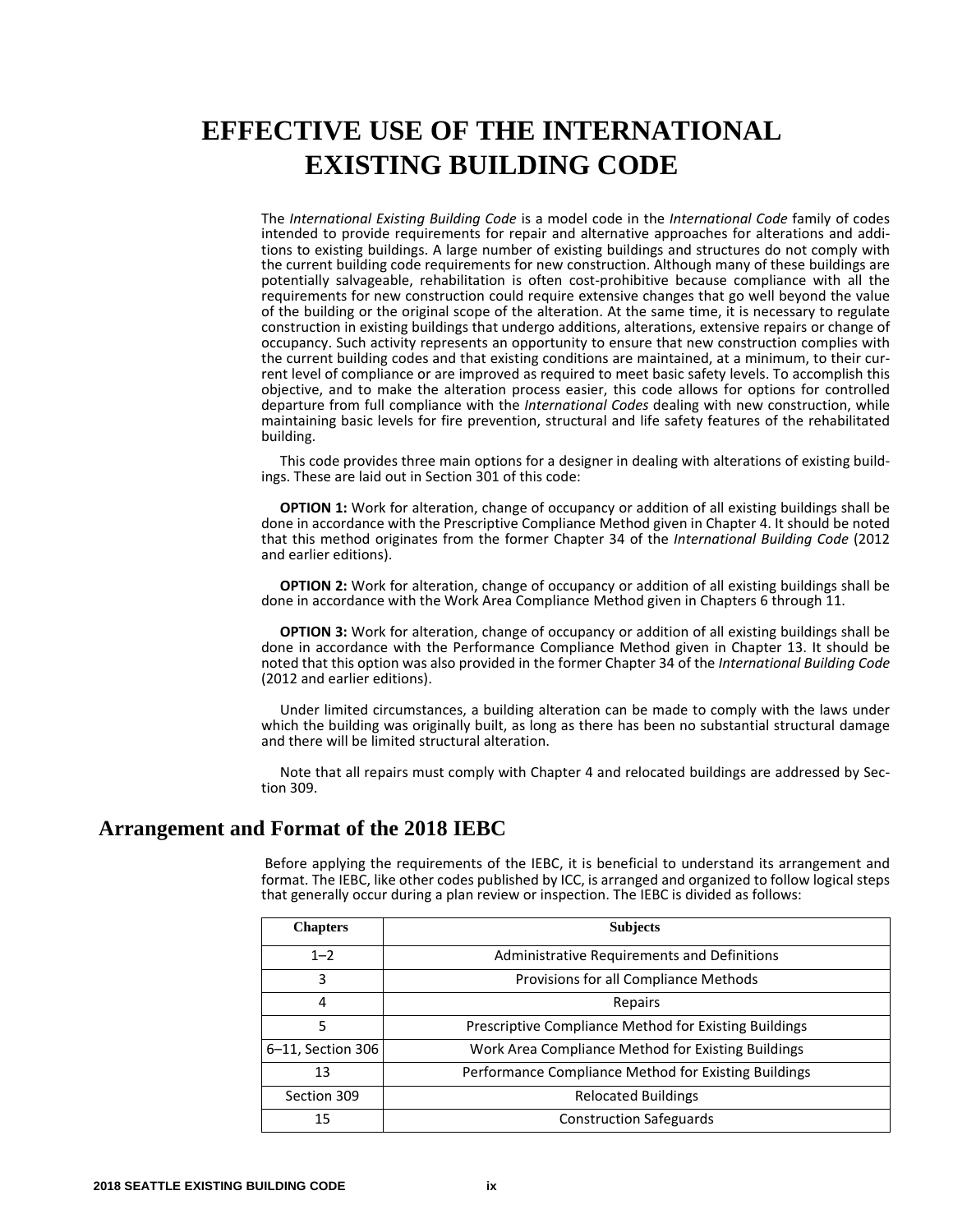| <b>Chapters</b> | <b>Subjects</b>                                                 |
|-----------------|-----------------------------------------------------------------|
| 16              | <b>Referenced Standards</b>                                     |
| Appendix A      | Guidelines for Seismic Retrofit of Existing Buildings           |
| Appendix B      | Supplementary Accessibility Requirements for Existing Buildings |
| Appendix C      | Guidelines for Wind Retrofit of Existing Buildings              |
| Resource A      | Guidelines on Fire Ratings of Archaic Materials and Assemblies  |

The following is a chapter-by-chapter synopsis of the scope and intent of the provisions of the The following is a chapter-by-chapter synopsis of the scope and intent of the provisions of the International Existing Building Code: *International Existing Building Code*:

Chapter 1 Scope and Administration. This chapter contains provisions for the application, **Chapter 1 Scope and Administration.** This chapter contains provisions for the application, enforcement and administration of subsequent requirements of the code. In addition to establish-enforcement and administration of subsequent requirements of the code. In addition to establishing the scope of the code, Chapter 1 identifies which buildings and structures come under its pur-ing the scope of the code, Chapter 1 identifies which buildings and structures come under its purview. Chapter 1 is largely concerned with maintaining "due process of law" in enforcing the regulations contained in the body of the code. Only through careful observation of the administrative provisions can the code official reasonably expect to demonstrate that "equal protection under tive provisions can the code official reasonably expect to demonstrate that "equal protection under the law" has been provided. the law" has been provided. view. Chapter 1 is largely concerned with maintaining "due process of law" in enforcing the regulations contained in the body of the code. Only through careful observation of the administra-

Chapter 2 Definitions. All defined terms in the code are provided in Chapter 2. While a defined **Chapter 2 Definitions.** All defined terms in the code are provided in Chapter 2. While a defined term may only be used in one chapter or another, the meaning provided in Chapter 2 is applicable term may only be used in one chapter or another, the meaning provided in Chapter 2 is applicable throughout the code. throughout the code.

Where understanding of a term's definition is especially key to or necessary for understanding of Where understanding of a term's definition is especially key to or necessary for understanding of a particular code provision, the term is shown in italics wherever it appears in the code. This is true a particular code provision, the term is shown in italics wherever it appears in the code. This is true only for those terms that have a meaning that is unique to the code. In other words, the generally only for those terms that have a meaning that is unique to the code. In other words, the generally understood meaning of a term or phrase might not be sufficient or consistent with the meaning pre-understood meaning of a term or phrase might not be sufficient or consistent with the meaning prescribed by the code; therefore, it is essential that the code-defined meaning be known. scribed by the code; therefore, it is essential that the code-defined meaning be known.

Guidance regarding tense, gender and plurality of defined terms as well as guidance regarding Guidance regarding tense, gender and plurality of defined terms as well as guidance regarding terms not defined in this code is also provided. terms not defined in this code is also provided.

Chapter 3 Provisions for All Compliance Methods. This chapter explains the three compli-**Chapter 3 Provisions for All Compliance Methods.** This chapter explains the three compliance options available in the code. In addition, this chapter also lays out the methods to be used for ance options available in the code. In addition, this chapter also lays out the methods to be used for seismic design and evaluation throughout the IEBC. Finally this chapter clarifies that provisions in seismic design and evaluation throughout the IEBC. Finally this chapter clarifies that provisions in other I-Codes related to repairs, alterations, additions, relocation and changes in occupancy must other I-Codes related to repairs, alterations, additions, relocation and changes in occupancy must also be addressed unless they conflict with the IEBC. In that case, the IEBC takes precedence. also be addressed unless they conflict with the IEBC. In that case, the IEBC takes precedence.

Chapter 4 Repairs. Chapter 6 governs the repair of existing buildings. The provisions define con-**Chapter 4 Repairs.** Chapter 6 governs the repair of existing buildings. The provisions define conditions under which repairs may be made using materials and methods like those of the original ditions under which repairs may be made using materials and methods like those of the original construction or the extent to which repairs must comply with requirements for new buildings.

construction or the extent to which repairs must comply with requirements for new buildings.<br>This chapter, like Chapter 14 related to relocated or moved buildings, is independent from the three methods presented by this code. three methods presented by this code.

Chapter 5 Prescriptive Compliance Method. This chapter provides one of the three main **Chapter 5 Prescriptive Compliance Method.** This chapter provides one of the three main options of compliance available in the IEBC for buildings and structures undergoing alteration, addi-options of compliance available in the IEBC for buildings and structures undergoing alteration, addition or change of occupancy. tion or change of occupancy.

Chapter 6 Classification of Work. This chapter provides an overview of the Work Area Method **Chapter 6 Classification of Work.** This chapter provides an overview of the Work Area Method available as an option for rehabilitation of a building. The chapter defines the different classifica-available as an option for rehabilitation of a building. The chapter defines the different classifications of alterations and provides general requirements for alterations, change of occupancy, addi-tions of alterations and provides general requirements for alterations, change of occupancy, additions and historic buildings. Detailed requirements for all of these are given in subsequent Chapters tions and historic buildings. Detailed requirements for all of these are given in subsequent Chapters 7 through 12. 7 through 12.

Chapter 7 Alterations—Level 1. This chapter provides the technical requirements for those **Chapter 7 Alterations—Level 1.** This chapter provides the technical requirements for those existing buildings that undergo Level 1 alterations as described in Section 503, which includes existing buildings that undergo Level 1 alterations as described in Section 503, which includes replacement or covering of existing materials, elements, equipment or fixtures using new materials replacement or covering of existing materials, elements, equipment or fixtures using new materials for the same purpose. This chapter, similar to other chapters of this code, covers all building-related for the same purpose. This chapter, similar to other chapters of this code, covers all building-related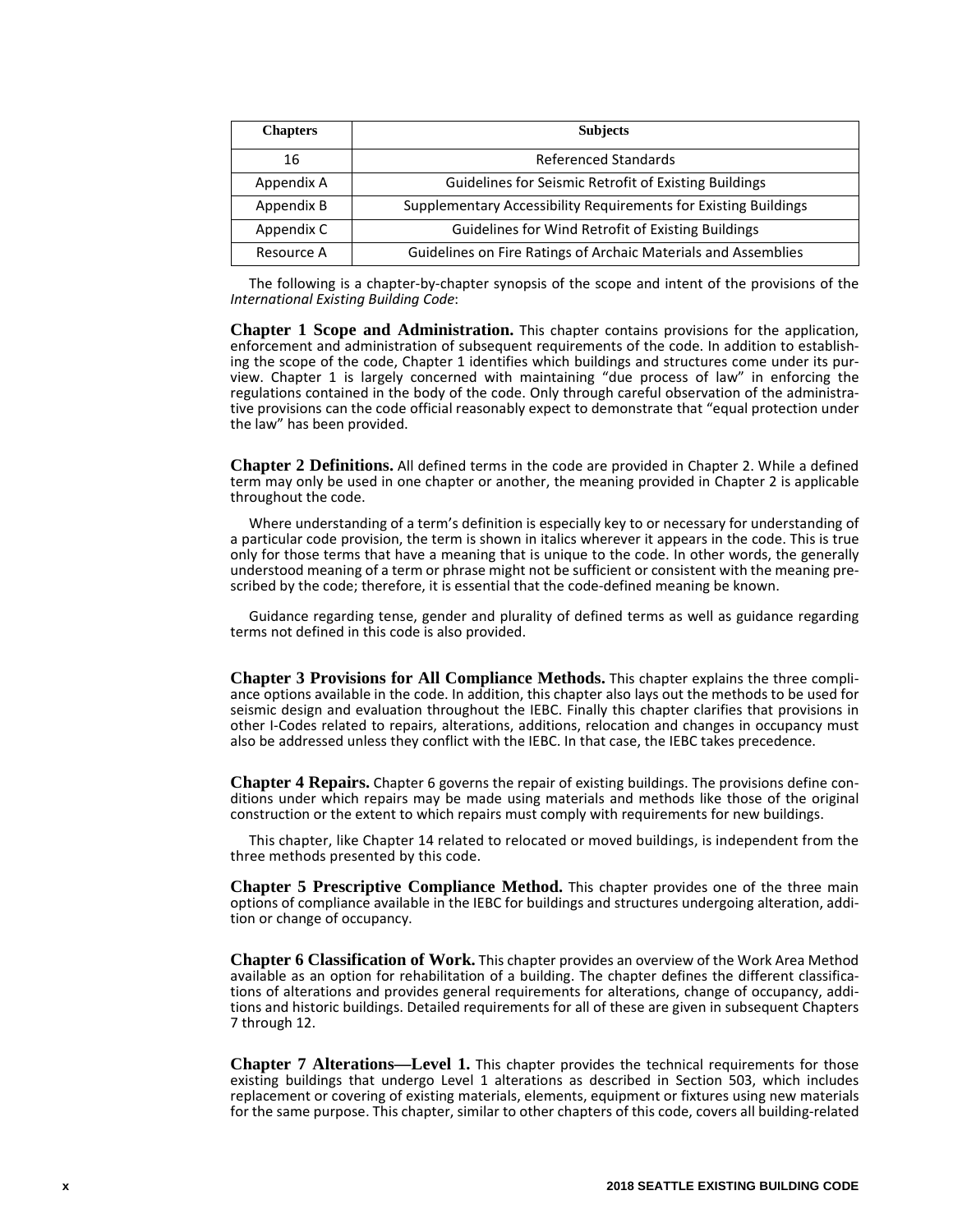subjects, such as structural, mechanical, plumbing, electrical and accessibility as well as the fire and life safety issues when the alterations are classified as Level 1. The purpose of this chapter is to pro-life safety issues when the alterations are classified as Level 1. The purpose of this chapter is to provide detailed requirements and provisions to identify the required improvements in the existing vide detailed requirements and provisions to identify the required improvements in the existing building elements, building spaces and building structural system. This chapter is distinguished from building elements, building spaces and building structural system. This chapter is distinguished from Chapters 8 and 9 by only involving replacement of building components with new components. In Chapters 8 and 9 by only involving replacement of building components with new components. In contrast, Level 2 alterations involve more space reconfiguration and Level 3 alterations involve contrast, Level 2 alterations involve more space reconfiguration and Level 3 alterations involve more extensive space reconfiguration, exceeding 50 percent of the building area. more extensive space reconfiguration, exceeding 50 percent of the building area.

Chapter 8 Alterations—Level 2. Like Chapter 7, the purpose of this chapter is to provide **Chapter 8 Alterations—Level 2.** Like Chapter 7, the purpose of this chapter is to provide detailed requirements and provisions to identify the required improvements in the existing building detailed requirements and provisions to identify the required improvements in the existing building elements, building spaces and building structural system when a building is being altered. This chap-elements, building spaces and building structural system when a building is being altered. This chapter is distinguished from Chapters 7 and 9 by involving space reconfiguration that could be up to and including 50 percent of the area of the building. In contrast, Level 1 alterations (Chapter 7) do and including 50 percent of the area of the building. In contrast, Level 1 alterations (Chapter 7) do not involve space reconfiguration and Level 3 alterations (Chapter 9) involve extensive space recon-not involve space reconfiguration and Level 3 alterations (Chapter 9) involve extensive space reconfiguration that exceeds 50 percent of the building area. Depending on the nature of alteration work, figuration that exceeds 50 percent of the building area. Depending on the nature of alteration work, its location within the building and whether it encompasses one or more tenants, improvements its location within the building and whether it encompasses one or more tenants, improvements and upgrades could be required for the open floor penetrations, sprinkler system or the installation and upgrades could be required for the open floor penetrations, sprinkler system or the installation of additional means of egress such as stairs or fire escapes. of additional means of egress such as stairs or fire escapes.

Chapter 9 Alterations—Level 3. This chapter provides the technical requirements for those **Chapter 9 Alterations—Level 3.** This chapter provides the technical requirements for those existing buildings that undergo Level 3 alterations. The purpose of this chapter is to provide detailed existing buildings that undergo Level 3 alterations. The purpose of this chapter is to provide detailed requirements and provisions to identify the required improvements in the existing building ele-requirements and provisions to identify the required improvements in the existing building elements, building spaces and building structural system. This chapter is distinguished from Chapters 7 ments, building spaces and building structural system. This chapter is distinguished from Chapters 7 and 8 by involving alterations that cover 50 percent of the aggregate area of the building. In con-and 8 by involving alterations that cover 50 percent of the aggregate area of the building. In contrast, Level 1 alterations do not involve space reconfiguration and Level 2 alterations involve exten-trast, Level 1 alterations do not involve space reconfiguration and Level 2 alterations involve extensive space reconfiguration that does not exceed 50 percent of the building area. Depending on the sive space reconfiguration that does not exceed 50 percent of the building area. Depending on the nature of alteration work, its location within the building and whether it encompasses one or more nature of alteration work, its location within the building and whether it encompasses one or more tenants, improvements and upgrades could be required for the open floor penetrations, sprinkler tenants, improvements and upgrades could be required for the open floor penetrations, sprinkler system or the installation of additional means of egress such as stairs or fire escapes. At times and system or the installation of additional means of egress such as stairs or fire escapes. At times and under certain situations, this chapter also intends to improve the safety of certain building features under certain situations, this chapter also intends to improve the safety of certain building features beyond the work area and in other parts of the building where no alteration work might be taking beyond the work area and in other parts of the building where no alteration work might be taking place. place.

Chapter 10 Change of Occupancy. The purpose of this chapter is to provide regulations for the **Chapter 10 Change of Occupancy.** The purpose of this chapter is to provide regulations for the circumstances when an existing building is subject to a change of occupancy or a change of occu-circumstances when an existing building is subject to a change of occupancy or a change of occupancy classification. A change of occupancy is not to be confused with a change of occupancy classi-pancy classification. A change of occupancy is not to be confused with a change of occupancy classification. The International Building Code (IBC) defines different occupancy classifications in Chapter fication. The *International Building Code* (IBC) defines different occupancy classifications in Chapter 3, and special occupancy requirements in Chapter 4. Within specific occupancy classifications there 3, and special occupancy requirements in Chapter 4. Within specific occupancy classifications there can be many different types of actual activities that can take place. For instance, a Group A-3 occu-can be many different types of actual activities that can take place. For instance, a Group A-3 occupancy classification deals with a wide variation of different types of activities, including bowling pancy classification deals with a wide variation of different types of activities, including bowling alleys and courtrooms, indoor tennis courts and dance halls. When a facility changes use from, for alleys and courtrooms, indoor tennis courts and dance halls. When a facility changes use from, for example, a bowling alley to a dance hall, the occupancy classification remains A-3, but the different example, a bowling alley to a dance hall, the occupancy classification remains A-3, but the different uses could lead to drastically different code requirements. Therefore, this chapter deals with the uses could lead to drastically different code requirements. Therefore, this chapter deals with the special circumstances that are associated with a change in the use of a building within the same special circumstances that are associated with a change in the use of a building within the same occupancy classification as well as a change of occupancy classification. occupancy classification as well as a change of occupancy classification.

Chapter 11 Additions. Chapter 11 provides the requirements for additions, which correlate to **Chapter 11 Additions.** Chapter 11 provides the requirements for additions, which correlate to the code requirements for new construction. There are, however, some exceptions that are specifi-the code requirements for new construction. There are, however, some exceptions that are specifically stated within this chapter. An "Addition" is defined in Chapter 2 as "an extension or increase in cally stated within this chapter. An "Addition" is defined in Chapter 2 as "an extension or increase in the floor area, number of stories or height of a building or structure." Chapter 11 contains the mini-the floor area, number of stories or height of a building or structure." Chapter 11 contains the minimum requirements for an addition that is not separated from the existing building by a fire wall. mum requirements for an addition that is not separated from the existing building by a fire wall.

There are also requirements for storm shelters when additions are being made to Group E occu-There are also requirements for storm shelters when additions are being made to Group E occupancies. pancies.

Chapter 12 Historic Buildings. This chapter provides some exceptions from code requirements **Chapter 12 Historic Buildings.** This chapter provides some exceptions from code requirements when the building in question has historic value. The most important criterion for application of this when the building in question has historic value. The most important criterion for application of this chapter is that the building must be essentially accredited as being of historic significance by a state chapter is that the building must be essentially accredited as being of historic significance by a state or local authority after careful review of the historical value of the building. Most, if not all, states or local authority after careful review of the historical value of the building. Most, if not all, states have such authorities, as do many local jurisdictions. The agencies with such authority can be have such authorities, as do many local jurisdictions. The agencies with such authority can be located at the state or local government level or through the local chapter of the American Institute located at the state or local government level or through the local chapter of the American Institute of Architects (AIA). Other considerations include the structural condition of the building (i.e., is the building structurally sound), its proposed use, its impact on life safety and how the intent of the building structurally sound), its proposed use, its impact on life safety and how the intent of the code, if not the letter, will be achieved. code, if not the letter, will be achieved.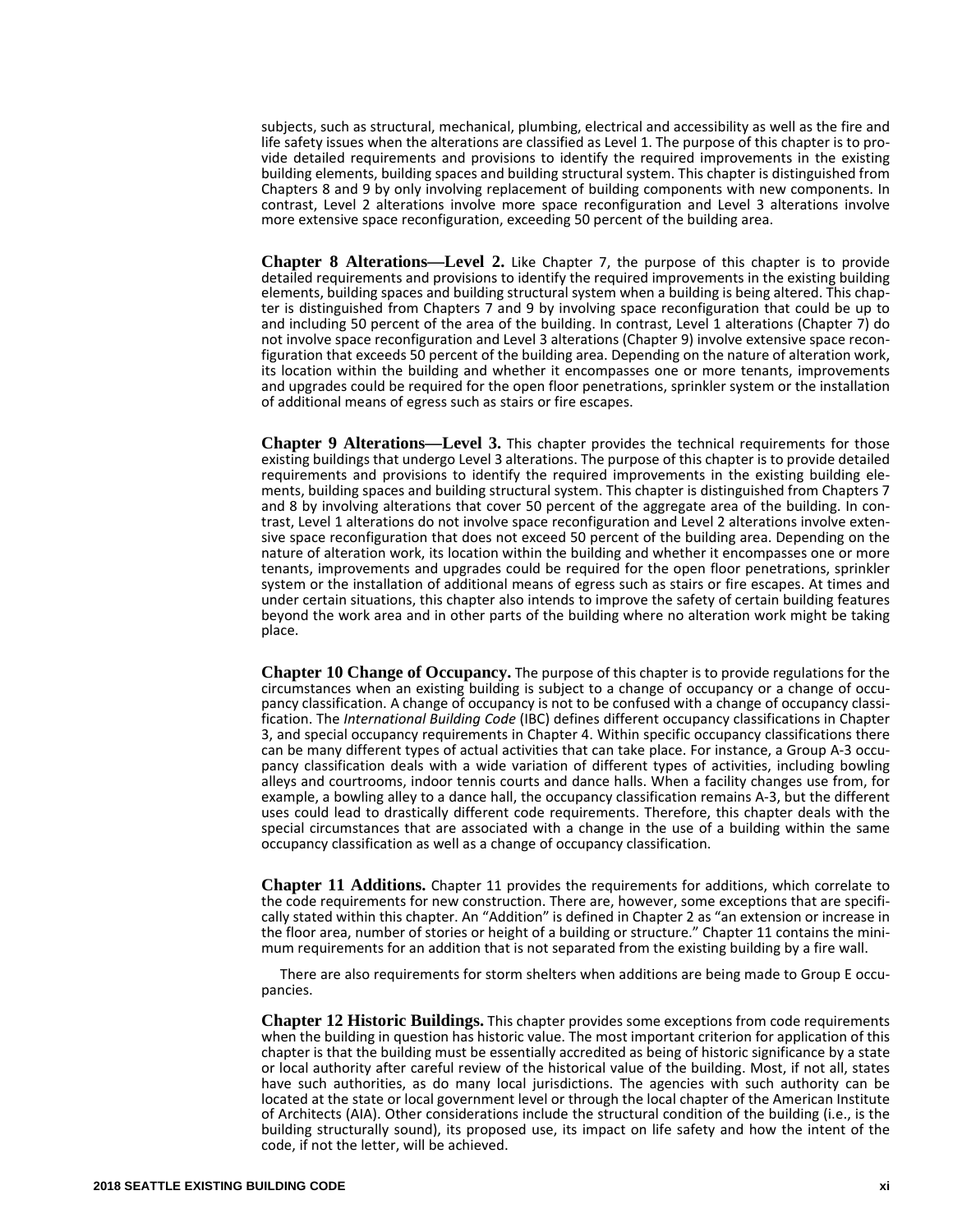Chapter 13 Performance Compliance Methods. This chapter allows for existing buildings to **Chapter 13 Performance Compliance Methods.** This chapter allows for existing buildings to be evaluated so as to show that alterations, while not meeting new construction requirements, will improve the current existing situation. Provisions are based on a numerical scoring system involving improve the current existing situation. Provisions are based on a numerical scoring system involving 19 various safety parameters and the degree of code compliance for each issue. 19 various safety parameters and the degree of code compliance for each issue.

Chapter 14 Relocated or Moved Buildings. Chapter 14 is applicable to any building that is **Chapter 14 Relocated or Moved Buildings.** Chapter 14 is applicable to any building that is moved or relocated. moved or relocated.<br>This chapter, like the chapter on repairs, is independent from the three methods presented in

this code. this code.

Chapter 15 Construction Safeguards. The building construction process involves a number of **Chapter 15 Construction Safeguards.** The building construction process involves a number of known and unanticipated hazards. Chapter 15 establishes specific regulations in order to minimize known and unanticipated hazards. Chapter 15 establishes specific regulations in order to minimize the risk to the public and adjacent property. Some construction failures have resulted during the ini-the risk to the public and adjacent property. Some construction failures have resulted during the initial stages of grading, excavation and demolition. During these early stages, poorly designed and tial stages of grading, excavation and demolition. During these early stages, poorly designed and installed sheeting and shoring have resulted in ditch and embankment cave-ins. Also, inadequate installed sheeting and shoring have resulted in ditch and embankment cave-ins. Also, inadequate underpinning of adjoining existing structures or careless removal of existing structures has pro-underpinning of adjoining existing structures or careless removal of existing structures has produced construction failures. duced construction failures.

There are also several fire safety and means of egress issues addressed by this chapter. There are also several fire safety and means of egress issues addressed by this chapter.

Chapter 16 Referenced Standards. The code contains numerous references to standards that **Chapter 16 Referenced Standards.** The code contains numerous references to standards that are used to regulate materials and methods of construction. Chapter 16 contains a comprehensive are used to regulate materials and methods of construction. Chapter 16 contains a comprehensive list of all standards that are referenced in the code, including the appendices. The standards are list of all standards that are referenced in the code, including the appendices. The standards are part of the code to the extent of the reference to the standard. Compliance with the referenced part of the code to the extent of the reference to the standard. Compliance with the referenced standard is necessary for compliance with this code. By providing specifically adopted standards, standard is necessary for compliance with this code. By providing specifically adopted standards, the construction and installation requirements necessary for compliance with the code can be read-the construction and installation requirements necessary for compliance with the code can be readily determined. The basis for code compliance is, therefore, established and available on an equal ily determined. The basis for code compliance is, therefore, established and available on an equal basis to the building code official, contractor, designer and owner. basis to the building code official, contractor, designer and owner.

Chapter 16 is organized in a manner that makes it easy to locate specific standards. It lists all of Chapter 16 is organized in a manner that makes it easy to locate specific standards. It lists all of the referenced standards, alphabetically, by acronym of the promulgating agency of the standard. the referenced standards, alphabetically, by acronym of the promulgating agency of the standard. Each agency's standards are then listed in either alphabetical or numeric order based upon the stan-Each agency's standards are then listed in either alphabetical or numeric order based upon the standard identification. The list also contains the title of the standard; the edition (date) of the standard dard identification. The list also contains the title of the standard; the edition (date) of the standard referenced; any addenda included as part of the ICC adoption; and the section or sections of this referenced; any addenda included as part of the ICC adoption; and the section or sections of this code that reference the standard. code that reference the standard.

Appendix A Guidelines for the Seismic Retrofit of Existing Buildings. Appendix A pro-**Appendix A Guidelines for the Seismic Retrofit of Existing Buildings.** Appendix A provides guidelines for upgrading the seismic resistance capacity of different types of existing buildings. vides guidelines for upgrading the seismic resistance capacity of different types of existing buildings. It is organized into separate chapters which deal with buildings of different types, including unrein-It is organized into separate chapters which deal with buildings of different types, including unreinforced masonry buildings, reinforced concrete and reinforced masonry wall buildings, and light-forced masonry buildings, reinforced concrete and reinforced masonry wall buildings, and lightframe wood buildings. frame wood buildings.

Appendix B Supplementary Accessibility Requirements for Existing Buildings and **Appendix B Supplementary Accessibility Requirements for Existing Buildings and** Facilities. Chapter 11 of the International Building Code (IBC) contains provisions that set forth **Facilities.** Chapter 11 of the *International Building Code* (IBC) contains provisions that set forth requirements for accessibility to buildings and their associated sites and facilities for people with requirements for accessibility to buildings and their associated sites and facilities for people with physical disabilities. Section 305 addresses accessibility provisions and alternatives permitted in physical disabilities. Section 305 addresses accessibility provisions and alternatives permitted in existing buildings. Appendix B was added to address accessibility in construction for items that are existing buildings. Appendix B was added to address accessibility in construction for items that are not typically enforceable through the traditional building code enforcement process. not typically enforceable through the traditional building code enforcement process.

Appendix C Guidelines for Wind Retrofit of Existing Buildings. This Appendix is intended **Appendix C Guidelines for Wind Retrofit of Existing Buildings.** This Appendix is intended to provide guidance for retrofitting existing structures to strengthen their resistance to wind forces. to provide guidance for retrofitting existing structures to strengthen their resistance to wind forces. This appendix is similar in scope to Appendix A which addresses seismic retrofits for existing build-This appendix is similar in scope to Appendix A which addresses seismic retrofits for existing buildings except that the subject matter is related to wind retrofits. These retrofits are voluntary mea-ings except that the subject matter is related to wind retrofits. These retrofits are voluntary measures that serve to better protect the public and reduce damage from high wind events for existing sures that serve to better protect the public and reduce damage from high wind events for existing buildings. buildings.

The purpose of the Appendix is to provide prescriptive alternatives for addressing retrofit of The purpose of the Appendix is to provide prescriptive alternatives for addressing retrofit of buildings in high-wind areas. Currently there are two chapters which deal with the retrofit of gable buildings in high-wind areas. Currently there are two chapters which deal with the retrofit of gable ends and the fastening of roof decks, Appendix Chapters C1 and C2, respectively. ends and the fastening of roof decks, Appendix Chapters C1 and C2, respectively.